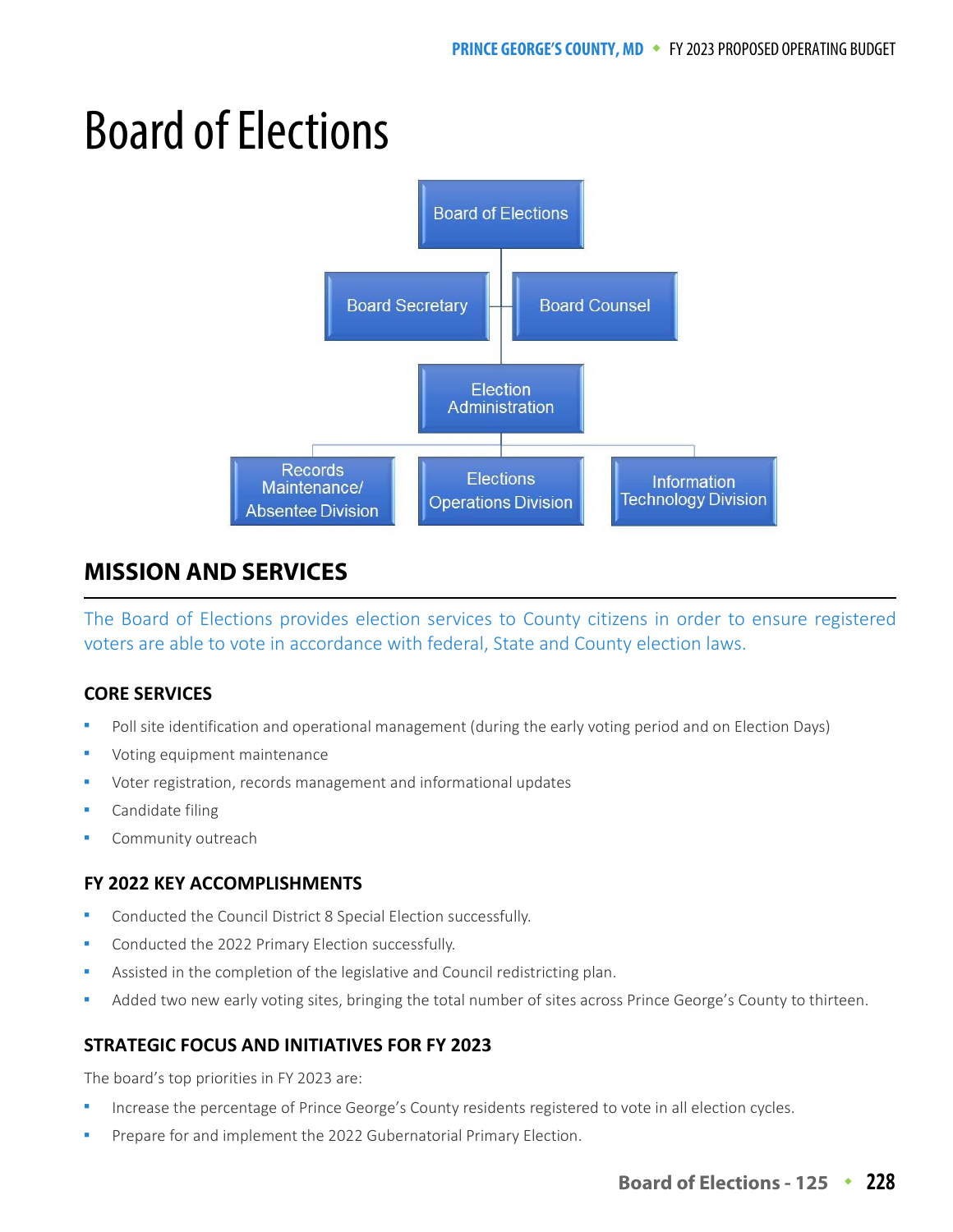- Reduce the number of duplicate voters registered in various states utilizing the Electronic Registration Information Center (ERIC).
- Recruit and train election judges.
- Prepare for implementation of the new e-pollbooks.

## **FY 2023 BUDGET SUMMARY**

The FY 2023 proposed budget for the Board of Elections is \$8,842,700, an increase of \$2,673,200 or 43.3% over the FY 2022 approved budget.

#### **Expenditures by Fund Type**

|                     | FY 2021 Actual |         |             | FY 2022 Budget<br>FY 2022 Estimate |             |           | FY 2023 Proposed |         |
|---------------------|----------------|---------|-------------|------------------------------------|-------------|-----------|------------------|---------|
| <b>Fund Types</b>   | <b>Amount</b>  | % Total | Amount      | % Total                            | Amount      | % Total   | Amount           | % Total |
| <b>General Fund</b> | \$6,293,345    | 82.6%   | \$6,169,500 | 100.0%                             | \$9,470,200 | $100.0\%$ | \$8,842,700      | 100.0%  |
| <b>Grant Funds</b>  | 1,325,384      | 17.4%   |             | $0.0\%$                            |             | $0.0\%$   |                  | $0.0\%$ |
| <b>Total</b>        | \$7,618,729    | 100.0%  | \$6,169,500 | 100.0%                             | \$9,470,200 | 100.0%    | \$8,842,700      | 100.0%  |

#### **Reconciliation from Prior Year**

|                                                                                                                                                                                                                                                                                                                                                                                                 | <b>Expenditures</b> |
|-------------------------------------------------------------------------------------------------------------------------------------------------------------------------------------------------------------------------------------------------------------------------------------------------------------------------------------------------------------------------------------------------|---------------------|
| <b>FY 2022 Approved Budget</b>                                                                                                                                                                                                                                                                                                                                                                  | \$6,169,500         |
| Add: Compensation - Net change to reflect additional funding to cover anticipated costs for temporary/seasonal staff and<br>overtime related to the Maryland election law code changes effective June 1, 2021; the changes include the addition of two<br>additional early voting sites, processing absentee ballot applications and ballots and the drop box initiative                        | \$1,117,400         |
| Add: Operating — Additional funding to cover an increase in anticipated costs for the 24-hour physical security contract<br>and 24-hour security camera contract related to Maryland election law code effective June 1, 2021 and additional drop boxes                                                                                                                                         | 831,000             |
| <b>Increase Cost: Fringe Benefits</b> — Increase in the fringe benefit rate from 15.2% to 19.9% to align with projected costs;<br>additional funding is provided to support various compensation requirements related to Maryland election law code changes<br>including expansion of early voting sites, staffing for the drop box initiative and processing absentee applications and ballots | 440,000             |
| Add: Operating — Additional funding to cover anticipated operating costs for the 2022 Gubernatorial primary and general<br>elections including funding for absentee ballot applications and ballots                                                                                                                                                                                             | 126,500             |
| Increase Cost: Compensation - Mandated Salary Adjustments - Annualization of FY 2022 salary adjustments                                                                                                                                                                                                                                                                                         | 120,300             |
| Increase Cost: Technology Cost Allocation - Increase in OIT charges based on anticipated countywide costs for<br>technology                                                                                                                                                                                                                                                                     | 23,000              |
| <b>Increase Cost: Operating</b> - Increase in legal contract                                                                                                                                                                                                                                                                                                                                    | 15,000              |
| <b>FY 2023 Proposed Budget</b>                                                                                                                                                                                                                                                                                                                                                                  | \$8,842,700         |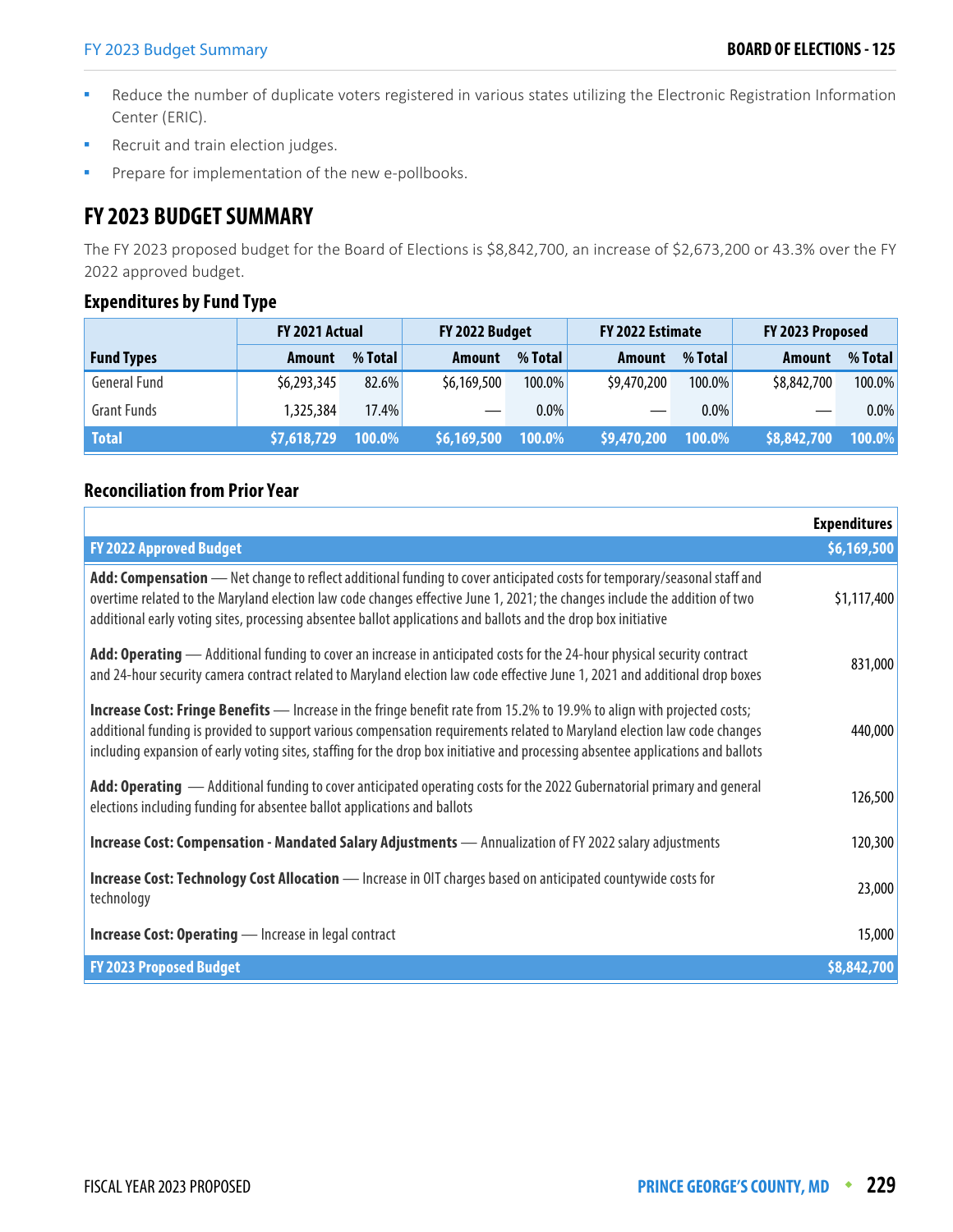## **STAFF AND BUDGET RESOURCES**

| <b>Authorized Positions</b> | FY 2021<br><b>Budget</b> | FY 2022<br><b>Budget</b> | FY 2023  | Change<br>Proposed FY22-FY23 |
|-----------------------------|--------------------------|--------------------------|----------|------------------------------|
| <b>General Fund</b>         |                          |                          |          |                              |
| Full Time - Civilian        | 18                       | 31                       | 31       | U                            |
| Full Time - Sworn           | 0                        | $\Omega$                 | O        | U                            |
| Subtotal - FT               | 18                       | 31                       | 31       |                              |
| Part Time                   | 0                        | $\Omega$                 | $\Omega$ | Λ                            |
| <b>Limited Term</b>         | 0                        | $\left( \right)$         | O        | 0                            |
| <b>TOTAL</b>                |                          |                          |          |                              |
| Full Time - Civilian        | 18                       | 31                       | 31       | $\Omega$                     |
| Full Time - Sworn           | 0                        | $\Omega$                 | 0        | U                            |
| Subtotal - FT               | 18                       | 31                       | 31       | Λ                            |
| Part Time                   | U                        | <sup>0</sup>             | 0        |                              |
| <b>Limited Term</b>         |                          |                          |          |                              |

|                                  | FY 2023      |              |                  |  |
|----------------------------------|--------------|--------------|------------------|--|
| Positions By Classification      | Full<br>Time | Part<br>Time | I imited<br>Term |  |
| Administrative Aide              | 3            |              |                  |  |
| Administrative Assistant         |              |              |                  |  |
| <b>Administrative Specialist</b> |              |              |                  |  |
| Citizen Service Specialist       | 2            |              |                  |  |
| Data Coordinator                 |              |              |                  |  |
| <b>Election Administrator</b>    |              |              |                  |  |
| <b>General Clerk</b>             | 13           |              |                  |  |
| <b>Supervisory Clerk</b>         |              |              |                  |  |
| <b>Systems Analyst</b>           | 2            |              |                  |  |
| TOTAL                            | 31           |              |                  |  |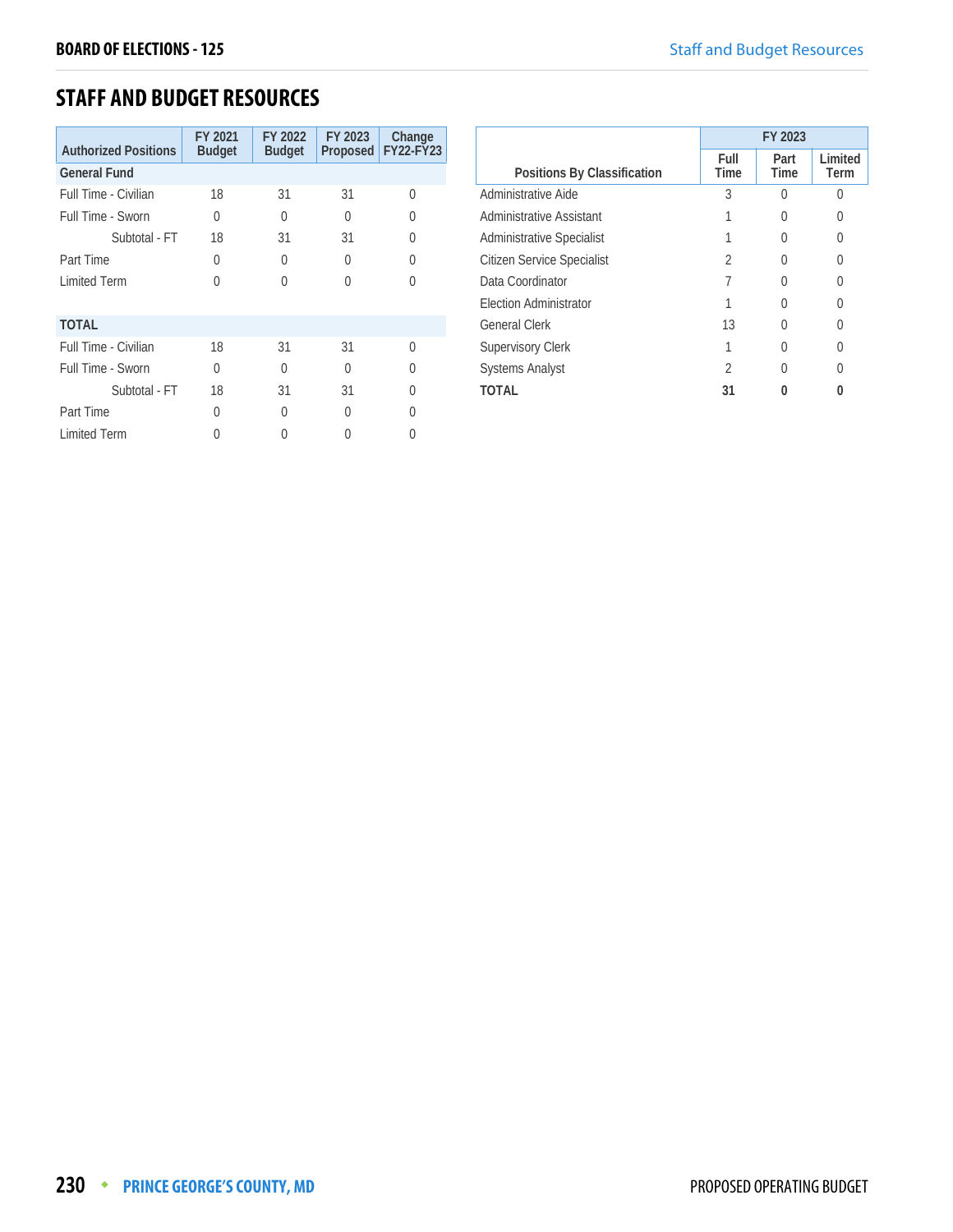|                        | <b>FY 2021</b>                             | <b>FY 2022</b> | <b>FY 2022</b>  | FY 2023      | <b>Change FY22-FY23</b> |       |
|------------------------|--------------------------------------------|----------------|-----------------|--------------|-------------------------|-------|
| Category               | <b>Estimate</b><br><b>Budget</b><br>Actual |                | <b>Proposed</b> | Amount $(5)$ | Percent (%)             |       |
| Compensation           | \$4,644,206                                | \$4,102,200    | \$5,761,900     | \$5,339,900  | \$1,237,700             | 30.2% |
| <b>Fringe Benefits</b> | 703,715                                    | 623,500        | 881,800         | 1,063,500    | 440,000                 | 70.6% |
| <b>Operating</b>       | 945,424                                    | 1,443,800      | 2,826,500       | 2,439,300    | 995,500                 | 68.9% |
| Capital Outlay         |                                            |                |                 |              |                         |       |
| <b>SubTotal</b>        | \$6,293,345                                | \$6,169,500    | \$9,470,200     | \$8,842,700  | \$2,673,200             | 43.3% |
| <b>Recoveries</b>      |                                            |                |                 |              |                         |       |
| <b>Total</b>           | \$6,293,345                                | \$6,169,500    | \$9,470,200     | \$8,842,700  | \$2,673,200             | 43.3% |

#### **Expenditures by Category - General Fund**

In FY 2023, compensation expenditures increase 30.2% over the FY 2022 budget due to increase in anticipated expenses related to new Maryland election law code and prior year merit adjustments offset by a reduction in the base temporary/seasonal employees complement. Compensation costs include funding for 31 full time employees. Funding is also provided for 2,852 election judges, 496 chief judges and 597 other temporary staff. Fringe benefit expenditures increase 70.2% over the FY 2022 budget due to the increase of the fringe benefit rate from 15.2% to 19.9% to align projected costs including an increase in employee pension and fringe benefits for temporary/seasonal employees related to new Maryland election law code.

Operating expenditures increase 68.9% over the FY 2022 budget primarily driven by an increase in the operating expenses related to new Maryland election law code and an increase in technology cost allocation, offset by a decrease in training and equipment leasing expenses.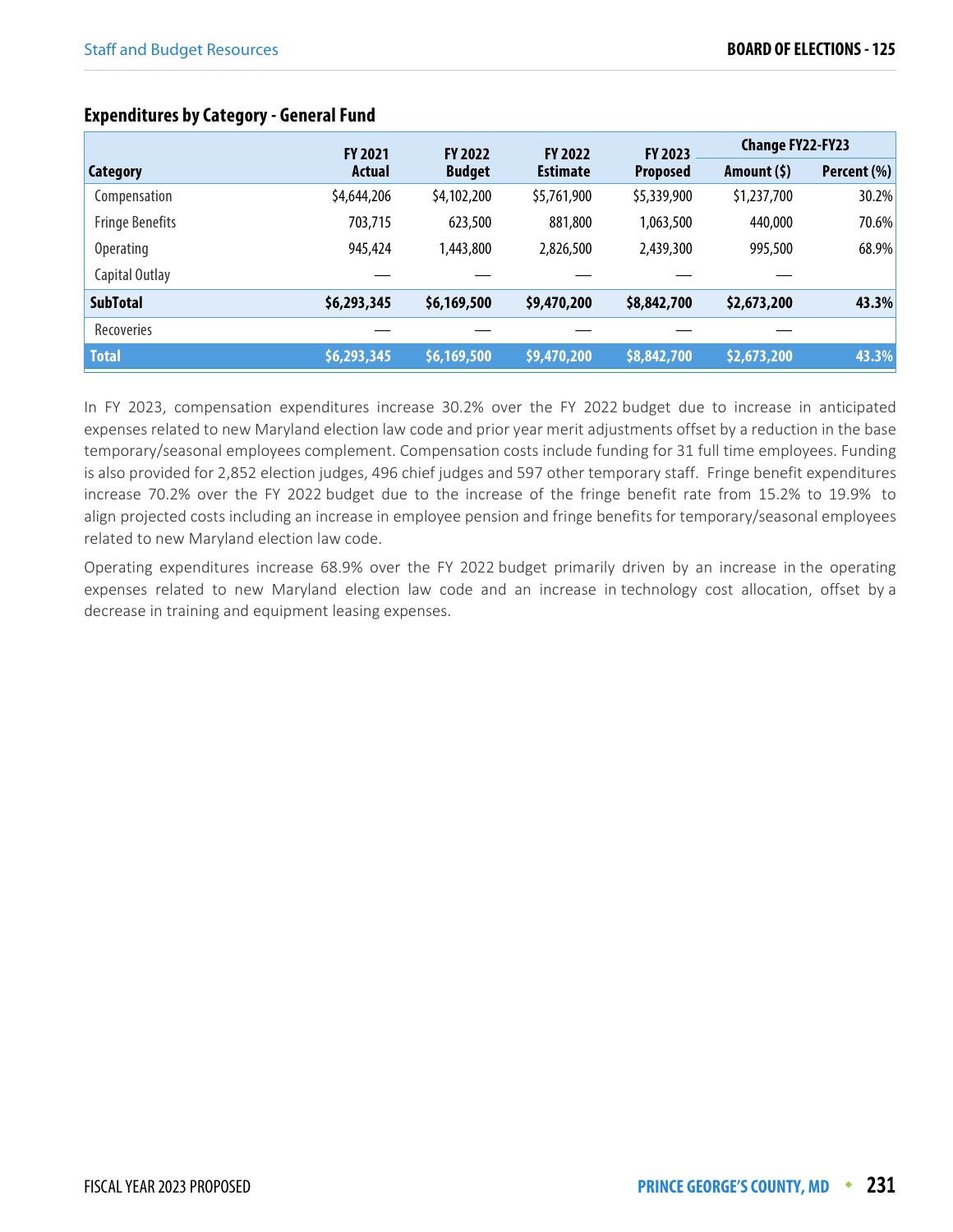### **GRANT FUNDS SUMMARY**

#### **Expenditures by Category - Grant Funds**

|                        | FY 2021       | FY 2022       | FY 2022         | FY 2023         | <b>Change FY22-FY23</b> |             |
|------------------------|---------------|---------------|-----------------|-----------------|-------------------------|-------------|
| <b>Category</b>        | <b>Actual</b> | <b>Budget</b> | <b>Estimate</b> | <b>Proposed</b> | Amount $(5)$            | Percent (%) |
| Compensation           | \$1,000,000   |               | \—              |                 |                         |             |
| <b>Fringe Benefits</b> |               |               |                 |                 |                         |             |
| <b>Operating</b>       | 325,384       |               |                 |                 |                         |             |
| Capital Outlay         |               |               |                 |                 |                         |             |
| <b>SubTotal</b>        | \$1,325,384   | s—            |                 | s—              | s—                      |             |
| Recoveries             |               |               |                 |                 |                         |             |
| <b>Total</b>           | \$1,325,384   |               |                 |                 |                         |             |

The FY 2023 proposed grant budget for the Board of Elections is \$0. The COVID-19 Response Grant was awarded in FY 2021 to help ensure a safe and efficient Election Day during the COVID-19 pandemic.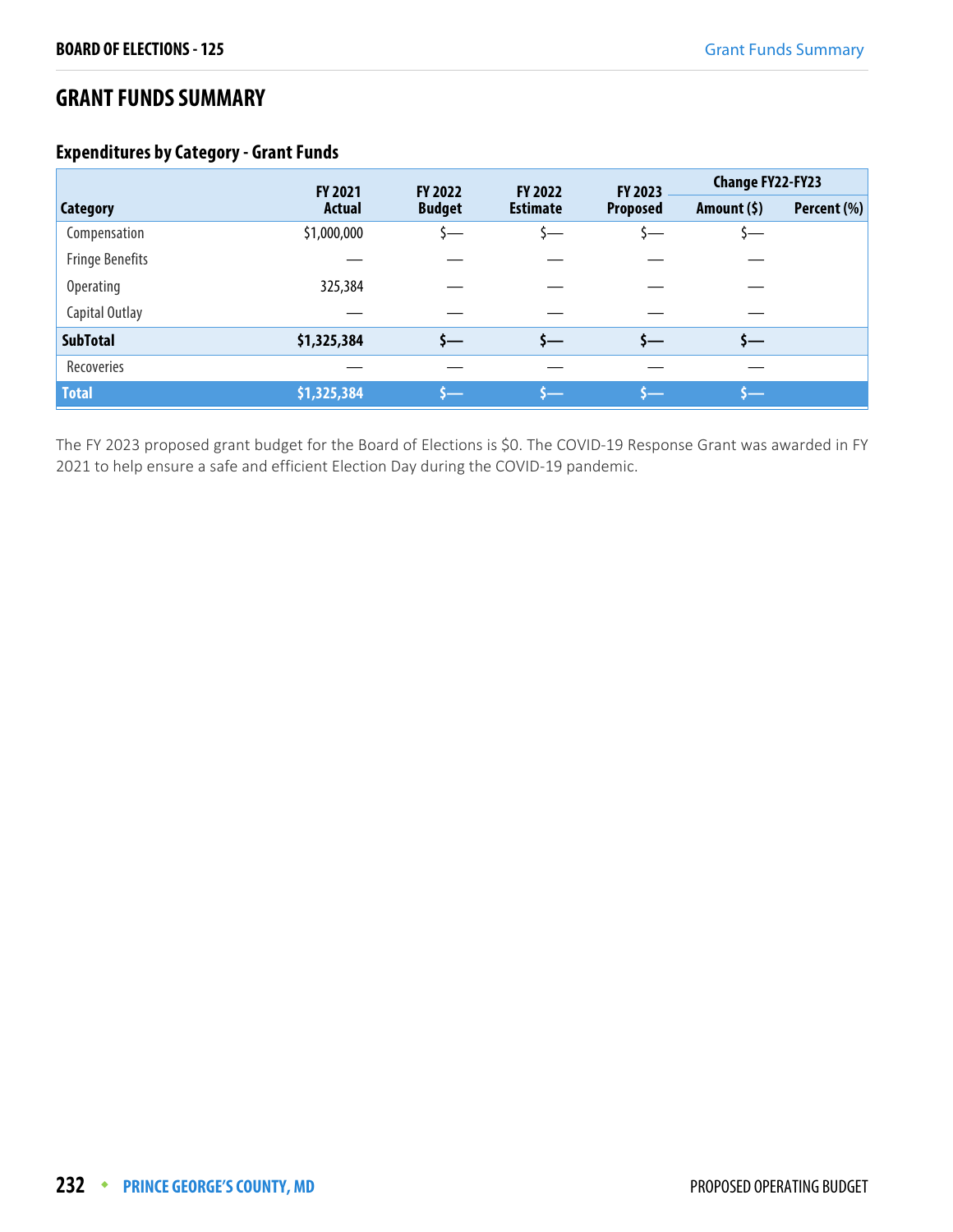## **Grant Funds by Division**

|                                                                               | <b>FY 2021</b> | <b>FY 2022</b> | <b>FY 2022</b>  | <b>FY 2023</b>  | <b>Change FY22-FY23</b> |             |
|-------------------------------------------------------------------------------|----------------|----------------|-----------------|-----------------|-------------------------|-------------|
| <b>Grant Name</b>                                                             | <b>Actual</b>  | <b>Budget</b>  | <b>Estimate</b> | <b>Proposed</b> | Amount (\$)             | Percent (%) |
| <b>Board of Elections</b>                                                     |                |                |                 |                 |                         |             |
| COVID-19 Response Grant                                                       | \$1,325,384    | s—             |                 |                 | s—                      |             |
| <b>Total Board of Elections</b>                                               | \$1,325,384    | s—             | s—              | $S-$            | \$—                     |             |
| <b>Subtotal</b>                                                               | \$1,325,384    | s—             |                 | s—              |                         |             |
| <b>Total Transfer from General Fund -</b><br>(County Contribution/Cash Match) |                |                |                 |                 |                         |             |
| <b>Total</b>                                                                  | \$1,325,384    |                |                 |                 |                         |             |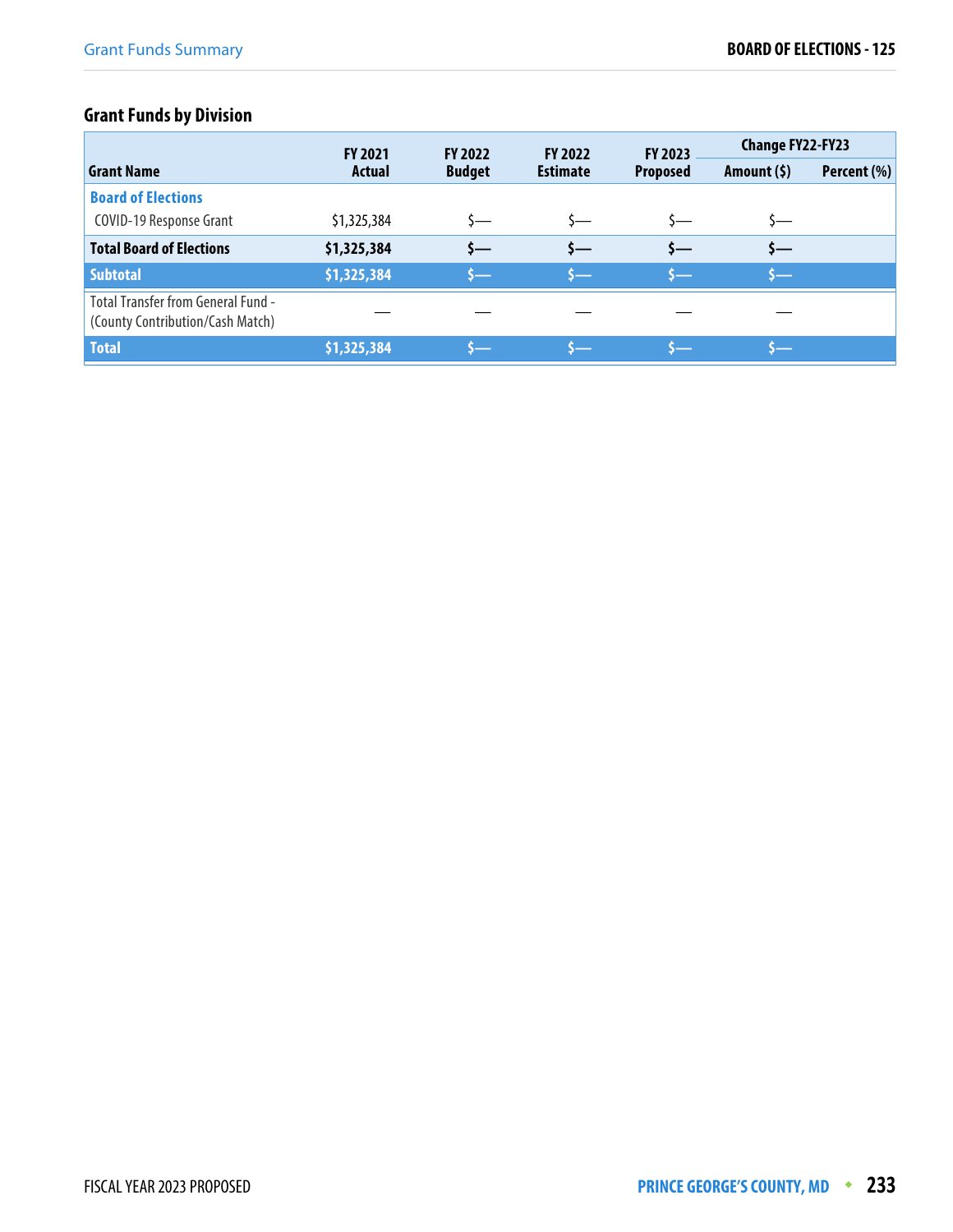## **SERVICE DELIVERY PLAN AND PERFORMANCE**

**Goal 1** — To provide election services to citizens to ensure all eligible citizens have an opportunity to vote in a primary or general election.

**Objective 1.1** – Increase the percentage of County residents that are registered to vote.

| <b>FY 2027</b> | <b>FY 2020</b> | <b>FY 2021</b> | <b>FY 2022</b>   | <b>FY 2023</b>   | Trend |
|----------------|----------------|----------------|------------------|------------------|-------|
| Target         | Actual         | Actual         | <b>Estimated</b> | <b>Projected</b> |       |
| 95%            | 92%            | 91%            | 90%              | 92%              | m     |

#### **Trend and Analysis**

Same day voter registration was implemented during the 2016 presidential elections for early voting and during the 2020 Presidential Election. Citizens of Maryland now have an opportunity to register to vote if they meet specified criteria including possessing a valid Maryland driver's license or Maryland issued identification card. As a result of the availability of same day registration, during the 2020 General Election, nearly 5,000 Prince Georgians registered to vote or updated their address. Citizens now have increased opportunities to participate in the election process with the invention of online voter registration and the offering of same-day registration. In 2012, prior to online voter registration and same day registration, 82% of county residents were registered to vote. The current trend shows voter registration rates above 90%. As of November 30, 2021, there were 632,822 registered voters in Prince George's County.

#### **Performance Measures**

| <b>Measure Name</b>                                                    | <b>FY 2019</b><br>Actual | <b>FY 2020</b><br>Actual | FY 2021<br>Actual | <b>FY 2022</b><br><b>Estimated</b> | <b>FY 2023</b><br>Projected |
|------------------------------------------------------------------------|--------------------------|--------------------------|-------------------|------------------------------------|-----------------------------|
| <b>Resources (Input)</b>                                               |                          |                          |                   |                                    |                             |
| Staff dedicated to outreach activities                                 | 5                        | 25                       | 11                | 11                                 | 15                          |
| <b>Workload, Demand and Production (Output)</b>                        |                          |                          |                   |                                    |                             |
| Newspaper advertisements published                                     | n/a                      | n/a                      | 1                 | 3                                  | $\overline{2}$              |
| Website visits                                                         | 70,563                   | 71,477                   | 181,610           | 200,000                            | 200,000                     |
| Outreach events attended                                               | n/a                      | 56                       | 19                | 25                                 | 35                          |
| County population 18 years or older                                    | 685,139                  | 686,495                  | 689,360           | 708,366                            | 708,507                     |
| Registered voters                                                      | 618,680                  | 630,749                  | 631,987           | 640,000                            | 650,000                     |
| <b>Efficiency</b>                                                      |                          |                          |                   |                                    |                             |
| Outreach events attended per staff dedicated to<br>outreach activities | n/a                      | 2                        | 2                 | $\overline{2}$                     | 2                           |
| <b>Impact (Outcome)</b>                                                |                          |                          |                   |                                    |                             |
| Voters registered to vote in all election cycles                       | 90%                      | 92%                      | 92%               | 90%                                | 92%                         |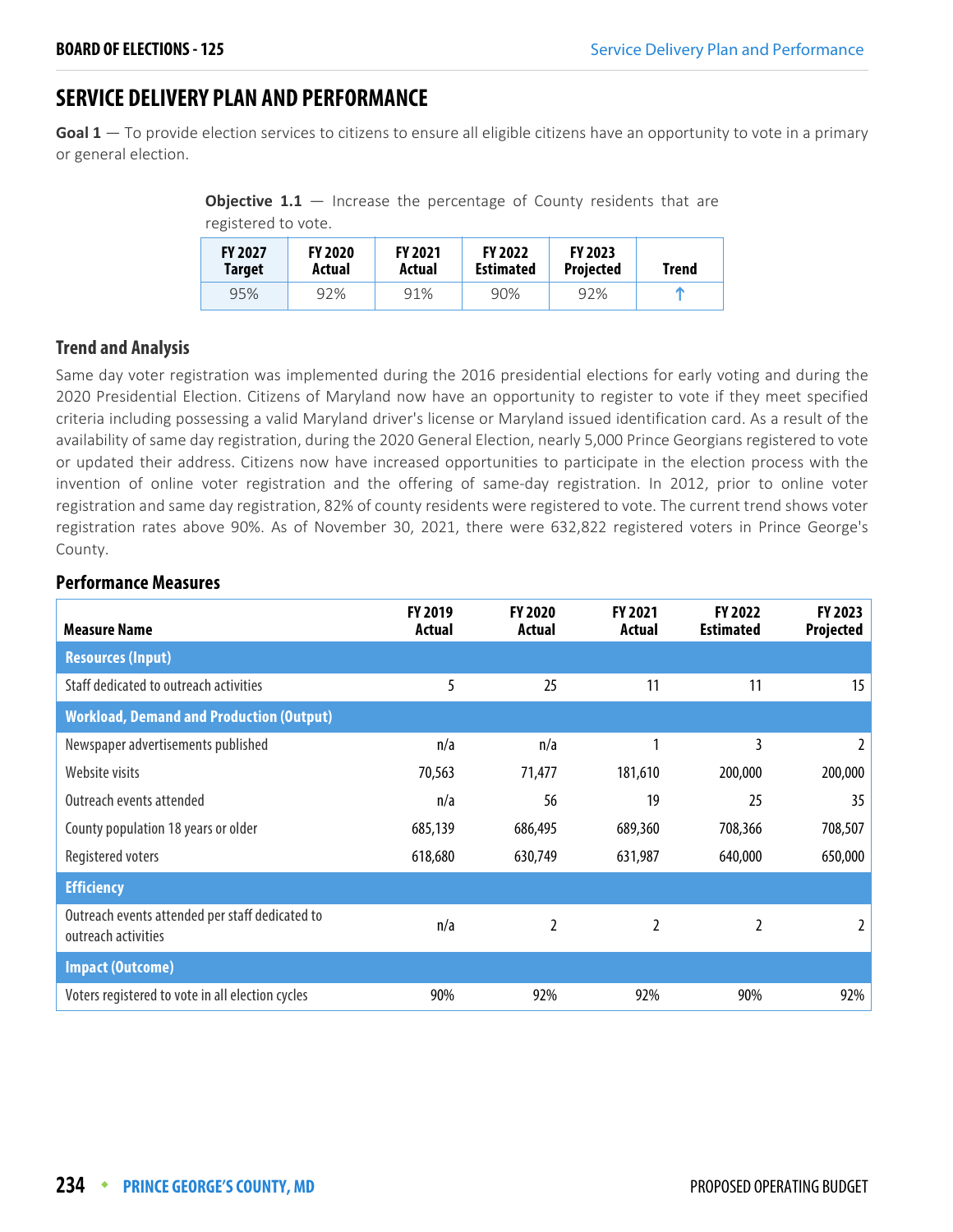**Objective 1.2** – Maintain average wait time for voters on Election Day and during early voting at less than 15 minutes.

| <b>FY 2027</b> | <b>FY 2020</b> | <b>FY 2021</b> | <b>FY 2022</b>   | <b>FY 2023</b>   | <b>Trend</b> |
|----------------|----------------|----------------|------------------|------------------|--------------|
| <b>Target</b>  | Actual         | Actual         | <b>Estimated</b> | <b>Projected</b> |              |
| 5:00           | 3:00           | 3:00           | n/a              | 3:00             | ⊖            |

#### **Trend and Analysis**

Prince Georgians were encouraged to vote by mail during the 2020 presidential election cycle due to the COVID-19 pandemic. Approximately 40% of voters (nearly 240,000) submitted their ballots by mail. Many voters who voted by mail opted to use one of the 42 convenient drop boxes located across the county. The Maryland General Assembly passed legislation to make it easier for some voters to opt to receive vote by mail ballots permanently. Additionally, legislation was passed that allows for a vote by mail special election. During the 2022 gubernatorial election cycle, the Board is required to utilize 42 convenient drop boxes across the county for voters to return their ballots directly to the Board instead of using the postal service. The trend is to ensure that voters have increased opportunities to exercise their right to vote. By offering more ways of voting, the wait times for voters on Election Day and during early voting is expected to decrease.

#### **Performance Measures**

| <b>Measure Name</b>                                                                         | FY 2019<br><b>Actual</b> | FY 2020<br><b>Actual</b> | FY 2021<br><b>Actual</b> | FY 2022<br><b>Estimated</b> | FY 2023<br><b>Projected</b> |
|---------------------------------------------------------------------------------------------|--------------------------|--------------------------|--------------------------|-----------------------------|-----------------------------|
| <b>Resources (Input)</b>                                                                    |                          |                          |                          |                             |                             |
| Voting units                                                                                | 537                      | 24                       | 622                      | 622                         | 640                         |
| Polling places                                                                              | 285                      | 4                        | 41                       | 300                         | 300                         |
| Election judges recruited and trained                                                       | 3,801                    | 3,300                    | 1,824                    | 4,000                       | 4,500                       |
| <b>Workload, Demand and Production (Output)</b>                                             |                          |                          |                          |                             |                             |
| <b>Voters during Primary election</b>                                                       | n/a                      | 240,412                  | n/a                      | n/a                         | n/a                         |
| Voters during General election                                                              | n/a                      | n/a                      | 37,870                   | n/a                         | 100,000                     |
| Votes cast during early voting: Primary election                                            | n/a                      | n/a                      | n/a                      | n/a                         | n/a                         |
| Votes cast during early voting: General election                                            | n/a                      | n/a                      | 128,831                  | n/a                         | 150,000                     |
| <b>Efficiency</b>                                                                           |                          |                          |                          |                             |                             |
| Election judges per polling place                                                           | 11                       | 825                      | 44                       | 13                          | 15                          |
| <b>Impact (Outcome)</b>                                                                     |                          |                          |                          |                             |                             |
| Average waiting time for voters to vote by voting<br>machine during each election (minutes) | n/a                      | 3:00                     | 3:00                     | n/a                         | 3:00                        |
| Wait time during the Presidential General election<br>(average)                             | n/a                      | n/a                      | n/a                      | n/a                         | n/a                         |
| Wait time during the Gubernatorial Primary<br>(average)                                     | n/a                      | n/a                      | n/a                      | n/a                         | n/a                         |
| Wait time during the Gubernatorial General election<br>(average)                            | n/a                      | n/a                      | n/a                      | n/a                         | n/a                         |
| Wait time during the Presidential Primary election<br>(average)                             | n/a                      | 5:00                     | n/a                      | n/a                         | n/a                         |